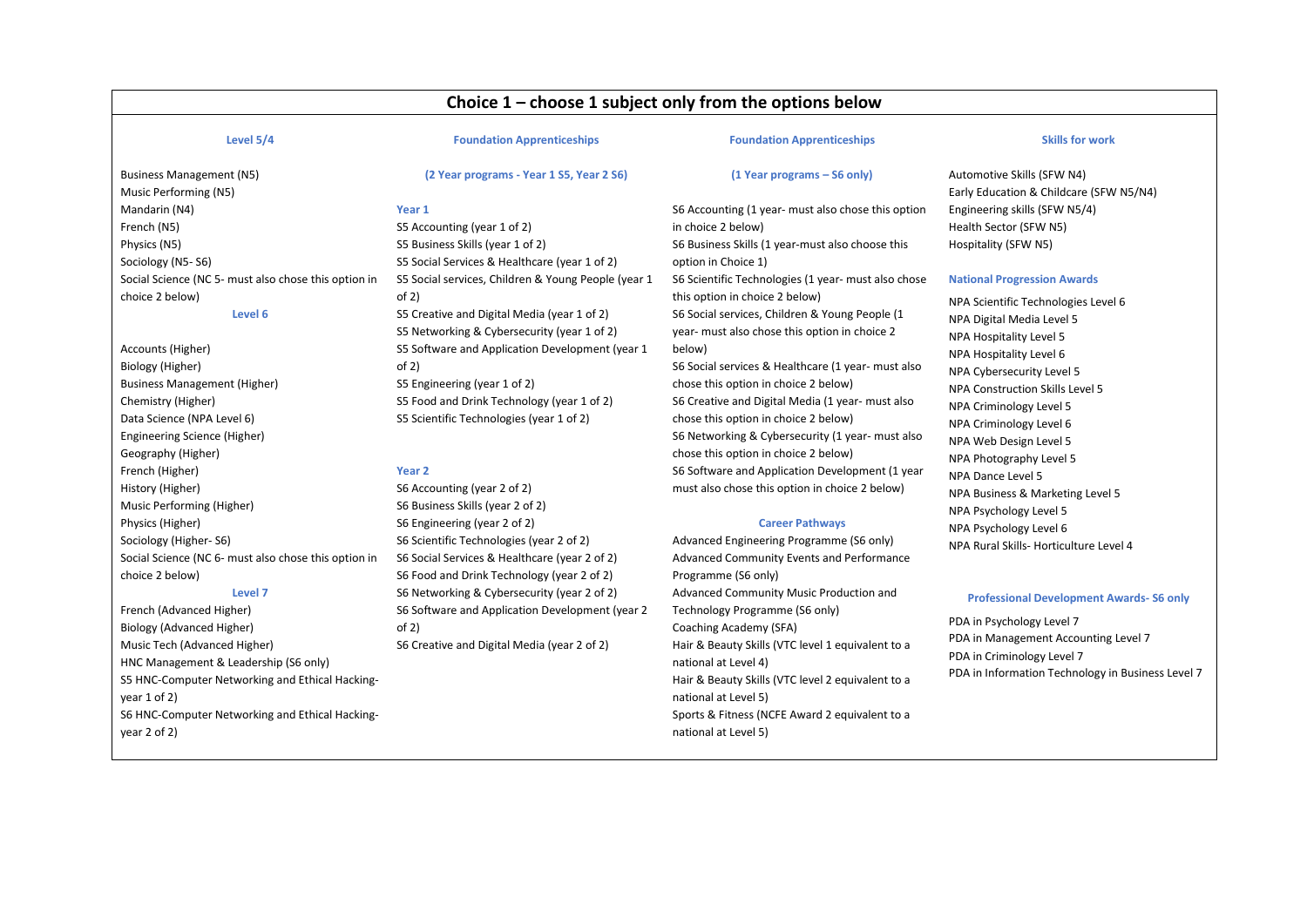|                                                                                                                                                                                                                                                                                                               |                                                                                                                                                                                                                                                                                                                                                            |                                                                                                                                                                                                                                                                                                                                                                                                                                                        | <b>Foundation Apprenticeships</b>                                                                                                                                                                                                                                                                                                                                                                                                                                     |  |
|---------------------------------------------------------------------------------------------------------------------------------------------------------------------------------------------------------------------------------------------------------------------------------------------------------------|------------------------------------------------------------------------------------------------------------------------------------------------------------------------------------------------------------------------------------------------------------------------------------------------------------------------------------------------------------|--------------------------------------------------------------------------------------------------------------------------------------------------------------------------------------------------------------------------------------------------------------------------------------------------------------------------------------------------------------------------------------------------------------------------------------------------------|-----------------------------------------------------------------------------------------------------------------------------------------------------------------------------------------------------------------------------------------------------------------------------------------------------------------------------------------------------------------------------------------------------------------------------------------------------------------------|--|
| Level 5/4                                                                                                                                                                                                                                                                                                     | Level 6                                                                                                                                                                                                                                                                                                                                                    | Level 7/8                                                                                                                                                                                                                                                                                                                                                                                                                                              | (2 Year programs - Year 1 S5, Year 2 S6)                                                                                                                                                                                                                                                                                                                                                                                                                              |  |
| Accounts (N5)<br><b>Business Management (N5)</b><br>Chemistry (N5)<br>Computing (N5)<br>German (N5)<br>Mandarin (N5)<br>Music Technology (N5)<br><b>PE (N5)</b><br>Personal development (L5)<br>Physics (N5)<br>RMPS <sub>N5</sub><br>Social Science (NC 5- must also chose this option in<br>choice 1 above) | Biology (Higher)<br><b>Business Management (Higher)</b><br>Chemistry (Higher)<br>Computing (Higher)<br>Drama (Higher)<br>Engineering Science (Higher)<br>German (Higher)<br>History (Higher)<br>Modern Studies (Higher)<br>Music Technology (Higher)<br>PE (Higher)<br>Physics (Higher)<br>RMPS Higher<br>Photography Higher<br>Politics (Higher -S6 only) | Accountancy (Advanced Higher)<br>Art (Advanced Higher) And/or Art Folio<br>Chemistry (Advanced Higher)<br>HNC Business (S6 only)<br><b>Business Management (Advanced Higher)</b><br>English (Advanced Higher)<br>Drama (Advanced Higher)<br>German (Advanced Higher)<br>Modern Studies (Advanced Higher)<br>Geography (Advanced Higher)<br>History (PDA Level 7/8)<br>PE (Advanced Higher)<br>Computing (Advanced Higher)<br>Spanish (Advanced Higher) | Year 1<br>S5 Civil Engineering Program (year 1 of 2)<br>Year 2<br>S6 Civil Engineering FA Program (year 2 of 2)<br>(1 Year programs – S6 only)<br>S6 Accounting (must also choose this option in<br>Choice 1)<br>S6 Business Skills must also choose this option in<br>Choice 1)<br>S6 Social services, Children & Young People (1 year-<br>must also chose this option in choice 1)<br>S6 Social services & Healthcare (must also choose<br>this option in choice 1) |  |
|                                                                                                                                                                                                                                                                                                               | Social Science (NC 6- must also chose this option in                                                                                                                                                                                                                                                                                                       |                                                                                                                                                                                                                                                                                                                                                                                                                                                        | S6 Creative and Digital Media (must also choose                                                                                                                                                                                                                                                                                                                                                                                                                       |  |
|                                                                                                                                                                                                                                                                                                               | choice 1 above)                                                                                                                                                                                                                                                                                                                                            | <b>Career Pathways</b><br><b>Fitness Industry Training Academy</b><br>Hair & Beauty Skills (VTC level 1 equivalent to<br>national at Level 4)<br>Hair & Beauty Skills (VTC level 2 equivalent to<br>national at Level 5)<br>Construction Crafts & Technician (NPA level 4)<br>Automotive Skills (SFW N4)                                                                                                                                               | this option in Choice 1)<br>S6 Scientific Technologies (1 year- must also chose<br>this option in choice 1)<br>S6 Networking & Cybersecurity (1 year- must also<br>chose this option in choice 1)<br>S6 Software and Application Development (1 year-<br>must also chose this option in choice 1)                                                                                                                                                                     |  |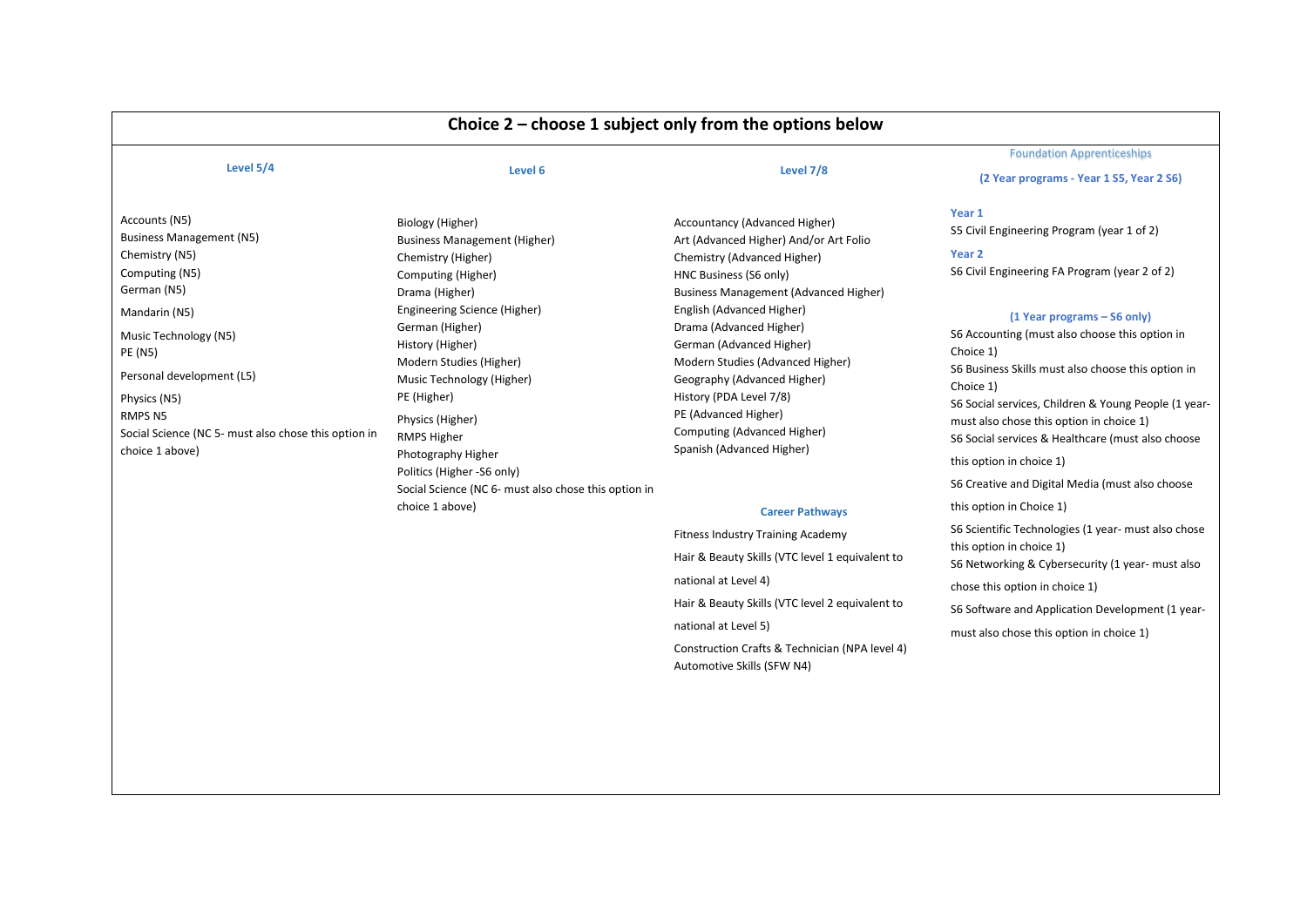| Choices 3, 4, 5- choose 3 subjects from the options below                                                                                                                                                                                                                                                                                                                                                                                                                                                                                                                                 |                                                                                                                                                                                                                                                                                                                                                                                                                                                                                                                                                                                                                                                                                                            |                                                                                                                         |                                                                           |
|-------------------------------------------------------------------------------------------------------------------------------------------------------------------------------------------------------------------------------------------------------------------------------------------------------------------------------------------------------------------------------------------------------------------------------------------------------------------------------------------------------------------------------------------------------------------------------------------|------------------------------------------------------------------------------------------------------------------------------------------------------------------------------------------------------------------------------------------------------------------------------------------------------------------------------------------------------------------------------------------------------------------------------------------------------------------------------------------------------------------------------------------------------------------------------------------------------------------------------------------------------------------------------------------------------------|-------------------------------------------------------------------------------------------------------------------------|---------------------------------------------------------------------------|
| Level 5/4                                                                                                                                                                                                                                                                                                                                                                                                                                                                                                                                                                                 | Level 6                                                                                                                                                                                                                                                                                                                                                                                                                                                                                                                                                                                                                                                                                                    | Level 7                                                                                                                 | <b>Baccalaureate</b>                                                      |
| Admin & IT(N5)<br>Art& Design (N5)<br>Application of Maths (N5)<br><b>Business Management (N5)</b><br>Chemistry (N5)<br>Creative Industries (NC level 5)<br>English (N5)<br>Fashion & Textiles (N5)<br>Graphic Communication (N5)<br>Health Sector (biology) (N5)<br>Health & Food (N5)<br><b>Hospitality Practical Cookery (N5)</b><br>Maths level 5/6 (N5)<br>Maths - Personal Finance and Numeracy- (Level<br>5/4)<br>Metalwork (N5)<br>Music Performing (N5)<br>Travel & tourism (N5/N4)<br>Physics (N5)<br><b>Practical Electronics (N5)</b><br>PE (N5)<br>Practical Cake Craft (N5) | Admin & IT (Higher)<br>Art & Design (Higher)<br>Application of Maths (Higher)<br><b>Business Management (Higher)</b><br>Biology (Higher)<br>Chemistry (Higher)<br>Criminology (NPA Level 6)<br>Creative Industries (NC level 6)<br>Computing Cyber Security or Computer<br>Games Design (NPA level 6)<br>Design & Manufacture (Higher)<br>English (Higher)<br>Health and Food (Higher)<br>Fashion & Textiles (Higher)<br>Geography (Higher)<br><b>Graphic Communication (Higher)</b><br>History (Higher)<br>Human Biology (Higher)<br>Maths level 5/6 (Higher)<br>Modern Studies (Higher)<br>Music Performing (Higher)<br>Physics (Higher)<br>PE (Higher)<br>Social Services: Children & Young People (NPA | History (Advanced Higher)<br>Maths (Advanced Higher)<br>Music Performing (Advanced Higher)<br>Physics (Advanced Higher) | Science Baccalaureate (S6 only)<br>Social Subject Baccalaureate (S6 only) |
|                                                                                                                                                                                                                                                                                                                                                                                                                                                                                                                                                                                           | Level 6)                                                                                                                                                                                                                                                                                                                                                                                                                                                                                                                                                                                                                                                                                                   |                                                                                                                         |                                                                           |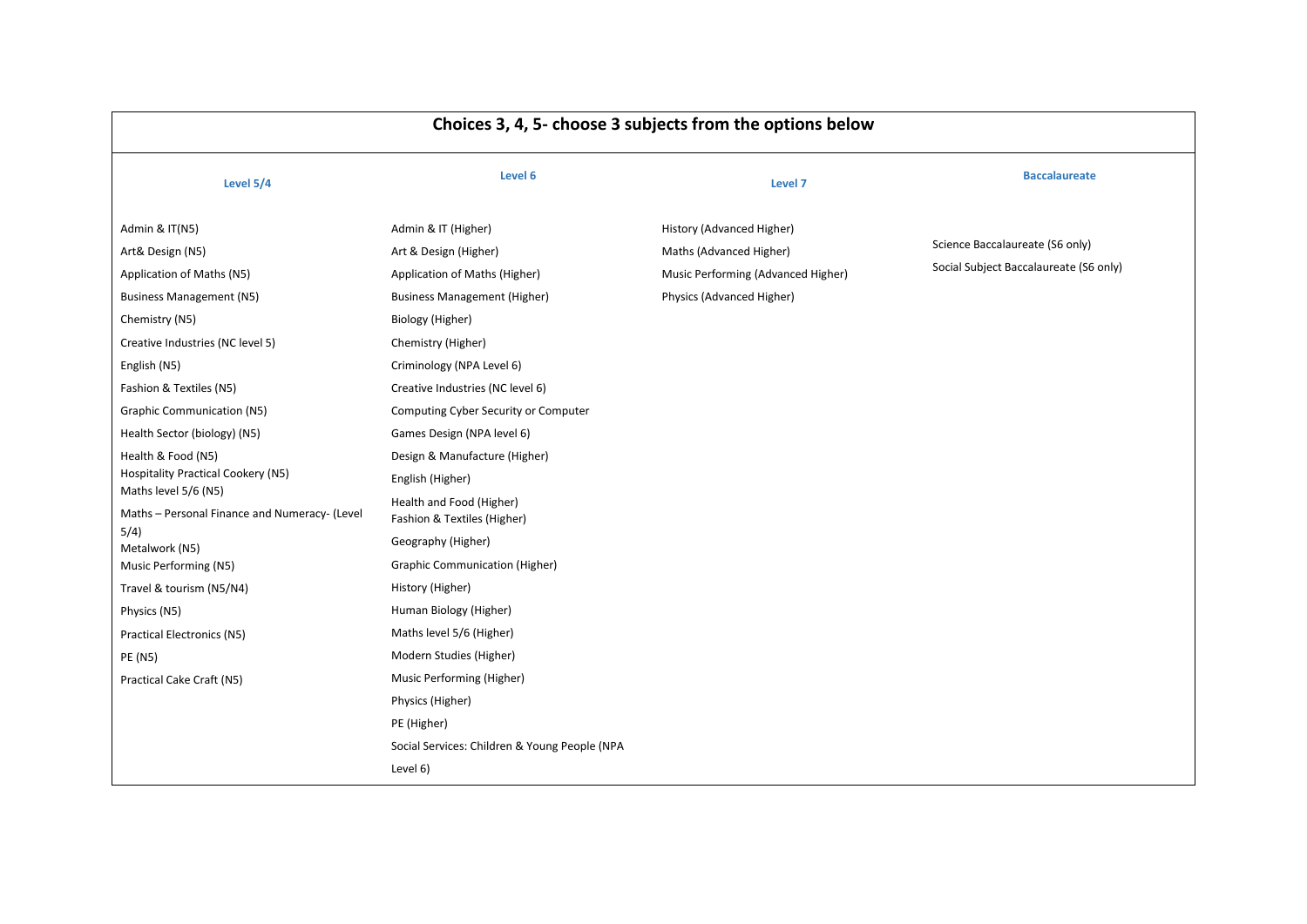

# Senior Phase Course Choice Form (S5 into S6) 2022/23

| Name: | <b>Tutor Class:</b> | <b>Guidance Teacher</b> |  |  |
|-------|---------------------|-------------------------|--|--|
|       |                     |                         |  |  |
|       |                     |                         |  |  |

**Please note:.***By submitting this form you are making a commitment to studying these courses over the next school year and as such a change in course may not be considered.*

|        | Choice 1 | Choice 2 | Choice 3 | Choice 4 | Choice 5 | Reserve 1 | Reserve $2 \mid$ |
|--------|----------|----------|----------|----------|----------|-----------|------------------|
| Course |          |          |          |          |          |           |                  |
| Level  |          |          |          |          |          |           |                  |

All pupils must make reserve choices. These choices must be subjects they are willing to study if we are unable to meet the first set of choices. Reserve choices will be considered if we are unable to meet any of your other choices, e.g. lack of subject uptake, staffing issues, choices do not fit the final column structure or failure to hand the form in by the deadline etc. We will however endeavour to ensure your choices are met.

| Please return all forms to your Guidance teacher by: Friday 4 <sup>th</sup> March |       |  |
|-----------------------------------------------------------------------------------|-------|--|
| <b>Pupil Signature:</b>                                                           |       |  |
| Parental Signature:                                                               | Date: |  |